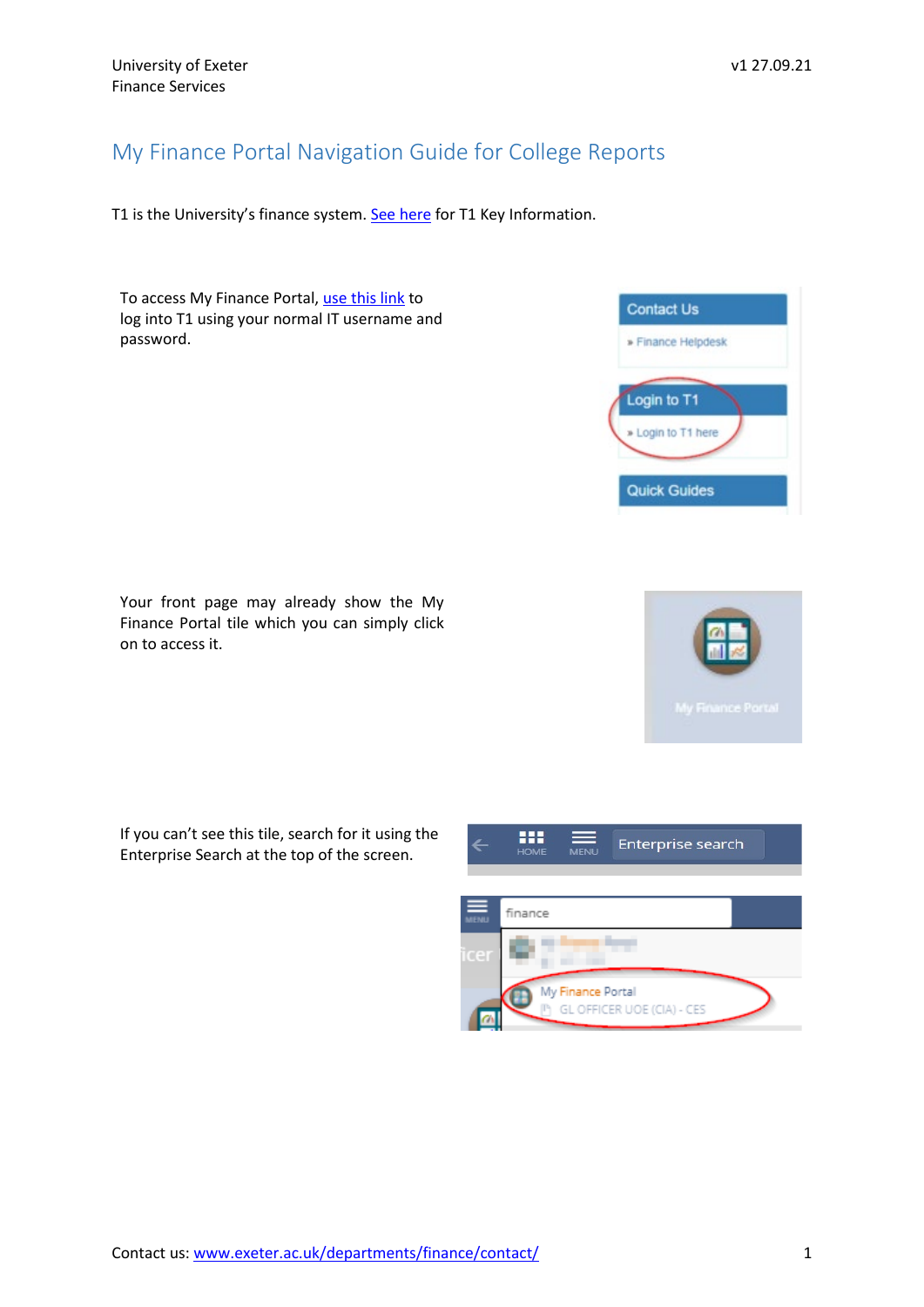University of Exeter v1 27.09.21 Finance Services

Once you've selected the Portal it will take you to this first screen.

| <b>UNIVERSITY OF</b><br><b>EXETER</b>                                                                                                                                                                  |                                                                                                                                             |                                                                                                            |  |  |  |  |
|--------------------------------------------------------------------------------------------------------------------------------------------------------------------------------------------------------|---------------------------------------------------------------------------------------------------------------------------------------------|------------------------------------------------------------------------------------------------------------|--|--|--|--|
| <b>Admin Reports</b>                                                                                                                                                                                   | <b>Useful Functions</b>                                                                                                                     | <b>MENU</b><br><b>Financial Reporting</b>                                                                  |  |  |  |  |
| <b>My Budgets &amp; Projects</b><br>0<br><b>Find Project code string</b><br>( ▶<br>(▶<br><b>Find Budget Centre code string</b><br><b>Budget Centre Hierarchy</b><br>(▶<br><b>Find a supplier</b><br>(▶ | <b>My Tasks</b><br><b>My Travel &amp; Expenses</b><br><b>My Requisitions</b><br><b>My Purchase Orders</b><br><b>My Good Receipts</b>        | College<br><b>Professional Services</b><br><b>Strategic Investment</b><br><b>Research</b>                  |  |  |  |  |
| <b>View Approval &amp; Reporting Pools</b><br><b>Budget Centre</b><br>Project<br>$\left( \triangleright \right)$                                                                                       | <b>HELPDESK TELEPHONE</b><br>01392 726981<br>Monday - Friday (not Bank Holidays)<br>Monday<br>$09:00 - 17:00$<br>Tuesday<br>$09:00 - 17:00$ | <b>EMAIL</b><br>FinanceHelpdesk@exeter.ac.uk<br>ONLINE<br>http://www.exeter.ac.uk/finance/financehelpdesk/ |  |  |  |  |
|                                                                                                                                                                                                        | Wednesday<br>$10:00 - 17:00$<br>$09:00 - 17:00$<br>Thursday<br>$09:00 - 16:00$<br>Friday                                                    | <b>IN PERSON</b><br>Northcote House, Room 253<br>The Queen's Dr. Exeter, EX4 4QJ                           |  |  |  |  |

Select College on the right of your screen.